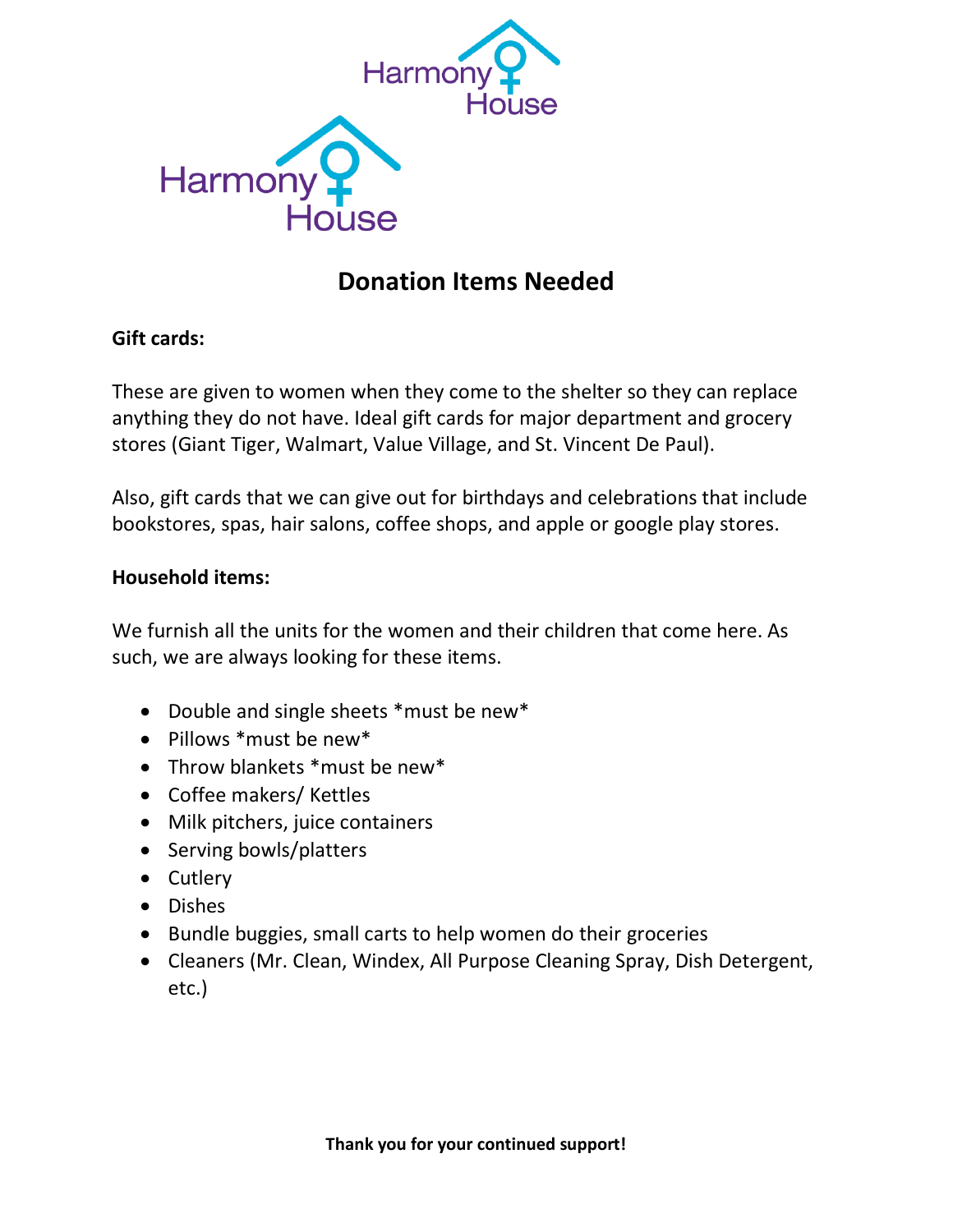

### **Toiletries**

- Shampoo and conditioner for all hair-types including coily hair
- Diapers, pull-ups, and baby wipes
- Toilet paper, paper towels
- Feel-Good toiletries (like lip balm, nail polishes, face serums, makeup, face masks etc.)
- Body Wash

# **Food bank items:**

- Snacks (Chips, cookies, granola bars, pudding cups, juice boxes etc.)
- Baking supplies (white sugar, flour, yeast, cookie/muffin mixes etc.)
- Basics: Milk, bread, eggs, butter
- Condiments (Jams, maple syrup, honey, Nutella, ketchup, mayonnaise, mustard)
- Pasta (all shapes including GF options)
- Cans: Pasta sauces, soups, tomatoes, mushrooms, vegetables
- Coffee/Tea/ Juice (all varieties including pods)
- Cooking oil (olive, canola, sesame, peanut etc.)
- Cultural relevant foods "spices, ethnic breads, flours

#### **Season 2022-Extras**

*Themed baskets:* To ensure sanitation, we can only accept new linen items. We can accept gently used household items.

- 1. Laundry basket laundry soap, dryer sheets, spray & wash in a laundry basket. Please provide unscented items where possible to reduce allergens.
- 2. Paper products basket Toilet paper, paper towels, and can be donated in a trashcan.